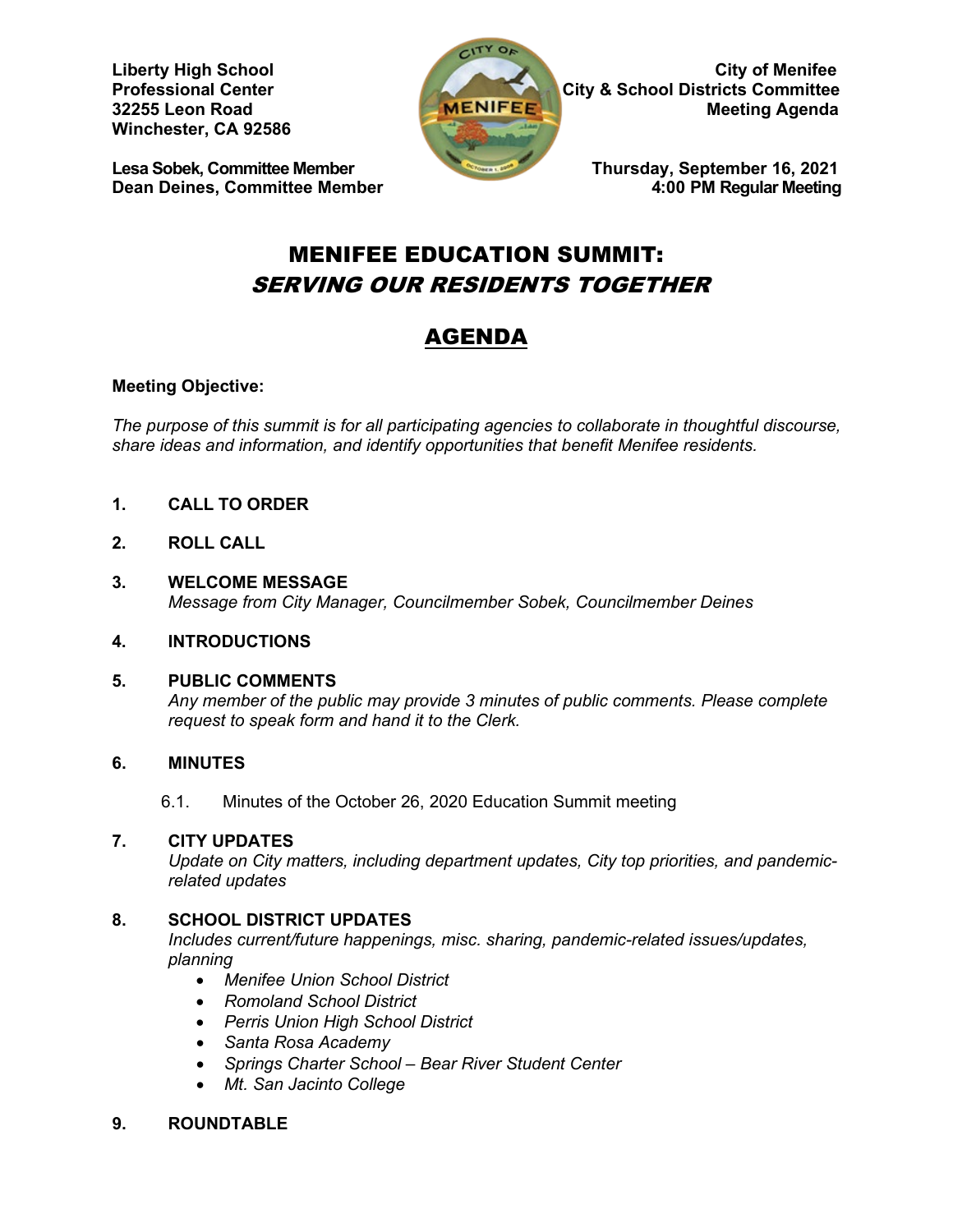### **10. CLOSING REMARKS**

- *Menifee Union School District*
- *Romoland School District*
- *Perris Union High School District*
- *Santa Rosa Academy*
- *Springs Charter School – Bear River Student Center*
- *Mt. San Jacinto College*
- *City of Menifee*

### **11. ADJOURNMENT**

### **\*TOUR OPPORTUNITY AFTER ADJOURNMENT**

#### *Decorum Policy Notes*

*The Committee anticipates and encourages public participation at its Committee meetings. If you wish to address the Committee, please fill out a request to speak form and turn in to staff.*

#### *Agenda Materials*

*Materials related to an item on this Agenda, including those submitted to the Committee after distribution of the agenda packet, are available for public inspection by contacting the City Clerk, at (951) 672-6777 during normal business hours.* 

#### *Compliance with the Americans with Disabilities Act*

*If you need special assistance to participate in this meeting, you should contact Sarah Manwaring, City Clerk, at (951) 672-6777. Notification 72 hours prior to the meeting will enable the City to make reasonable arrangements to assure accessibility to this meeting.*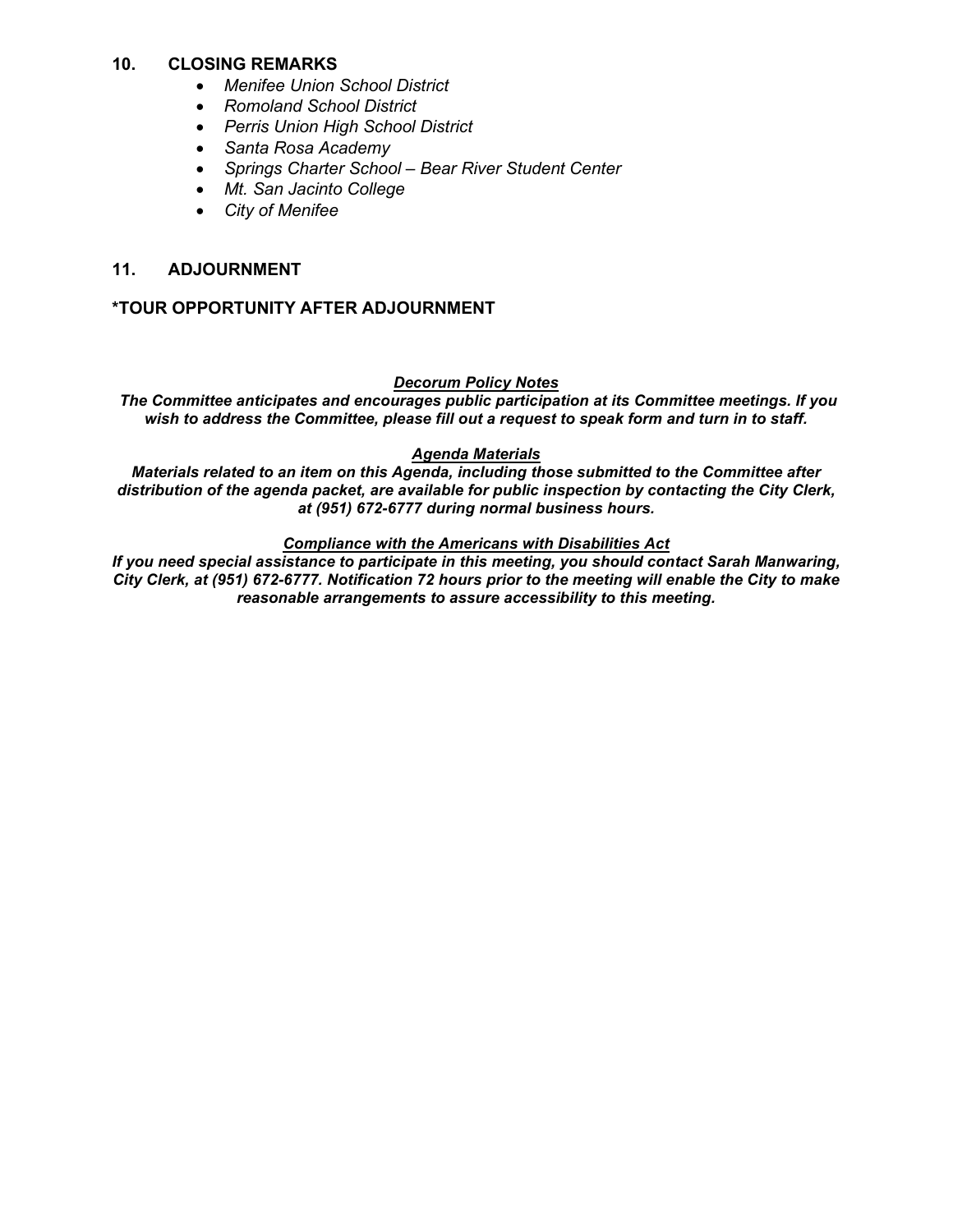

Virtual Meeting City of Menifee<br>via Zoom City of Menifee City & School District Committee **City & School District Committee Meeting Minutes**

Lesa Sobek, Committee Member Monday, October 26, 2020<br>Dean Deines, Committee Member 4:00 PM Reqular Meeting

# INAUGURAL MENIFEE EDUCATION SUMMIT: SERVING OUR RESIDENTS TOGETHER MINUTES

 $-1$ TY OA

## **Meeting Objective:**

*The purpose of this summit was for all participating agencies to collaborate in thoughtful discourse, share ideas and information, and identify opportunities that benefit Menifee residents.*

## **1. CALL TO ORDER**

City Manager Armando Villa called the meeting to order at 4:01 p.m.

## **2. ROLL CALL**

Committee Members Lesa Sobek and Dean Deines were present.

### **3. WELCOME MESSAGE**

Committee Member Lesa Sobek thanked everyone for attending the inaugural education summit. She said she was excited to hear from the group today.

Committee Member Dean Deines said he was happy to exchange information and engage in discussions going forward.

### **4. INTRODUCTIONS**

Introductions included:

City Attorney Jeff Melching, City Clerk Sarah Manwaring, Senior Management Analyst Imelda Huerta, Economic Development Director Gina Gonzalez, Community Development Director Cheryl Kitzerow, Interim City Engineer Yolanda Macalalad, Principle Carlos Geronimo, Community Services Director Jonathan Nicks, Police Chief Pat Walsh, Assistant City Manager Jeff Wyman, Menifee Union School District (MUSD) Superintendent Jennifer Root, MUSD Public Information Officer Betty Cadmus, MUSD School Board Member Jackie Johansen, MUSD Bob O'Donnell, Romoland School District Superintendent Trevor Painton, Perris Union High School District (PUHSD) Candace Reines, Santa Rosa Academy Principals Aaron Capp and Margie McDairmant, Santa Rosa Board Member Scott Mason, Santa Rosa Board Member Kelly Welty and Santa Rosa Board Member Gina Gonzalez, Mt. San Jacinto College Board of Directors Trustee Area 5 Tom Ashley and Board of Directors Trustee Area 3 Vicki Carpenter, Mt. San Jacinto College Superintendent Roger Schultz, and River Spring Charter School Site Facilitator Lindsay Robson.

## **5. PUBLIC COMMENTS**

There were no public comments.

## **6. CITY UPDATES**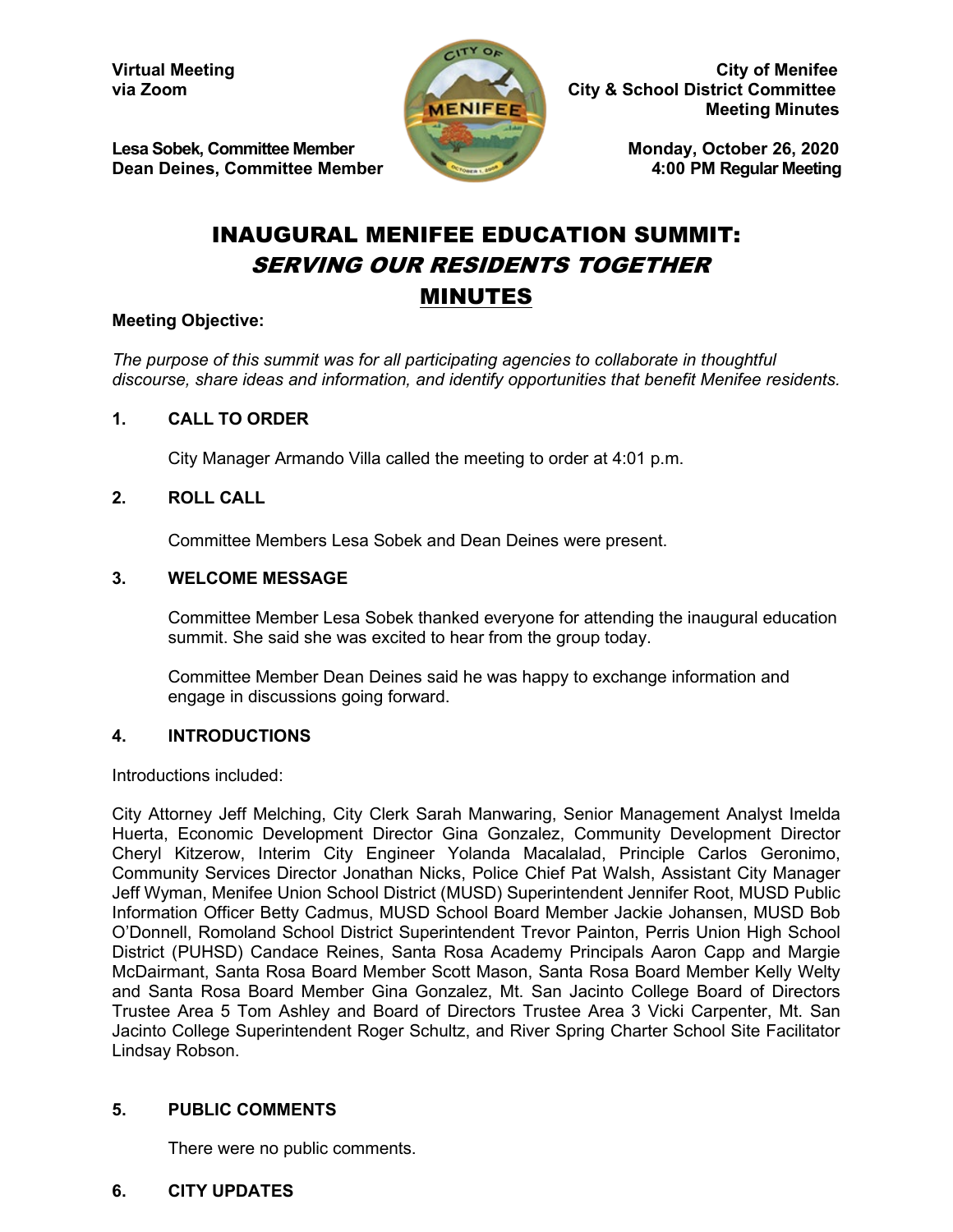City Manager Armando Villa outlined the Strategic Plan adopted by the City Council and introduced the foundational goals.

Committee Member Sobek reported on the City's goals to be a Safe and Attractive Community, and Livable and Economically Prosperous Community.

Committee Member Deines reported on the City's goals to be a Responsive and Transparent Community Government, and to be an Accessible and Interconnected Community.

Mr. Villa reported on the City Executive team's mission statement and introduced the team.

Economic Development Director Gina Gonzalez reported on the City's growth and demographics, funding and budget, tax dollars divided, and Comprehensive Economic Development Strategy (CEDS).

Community Development Director Cheryl Kitzerow, provided a report on both private development projects and city capital improvement projects, development activity, residential development, an update on the County Courthouse and Library, the City's investment in infrastructure, the City's investment in customer service,

Interim City Engineer Yolanda Macalalad provided an overview of the Safe Routes to School projects and introduced Principal Engineer Carlos Geronimo. Mr. Geronimo, reported on sidewalk improvement projects as part of the Safe Routes to School Program. He provided the Menifee active transportation plan update, draft report to planning commission.

Community Services Director Jonathan Nicks reported on virtual classes for all ages, and outdoor youth programs. Mr. Nicks reported that parks are now open including the skate park and he announced some upcoming activities including Veteran's Day Art & Essay Contest. Mr. Nicks reported on current park projects in process.

Police Chief Pat Walsh provided a police department update including the regional dispatch center contract with City of Murrieta, police service delivery model and mission statement.

Assistant City Manager Jeff Wyman reported on City services provided during the pandemic including the "No Stop Shop" program, with all services online.

## **7. SCHOOL DISTRICT UPDATES**

• *Menifee Union School District*

Dr. Jennifer Root, Betti Cadmus, and Bob O'Donnell presented on the path to reopening and guiding principles and essential questions related to safety, readiness & efficacy. Betti Cadmus reported on construction projects.

- *Romoland School District* Trevor Painton introduced the board of trustees and provided a report on district information; modern school facilities; personalized learning; college and career focus; STEAM 4 all; visual and performing arts; student supports; and recognitions.
- *Perris Union High School District*